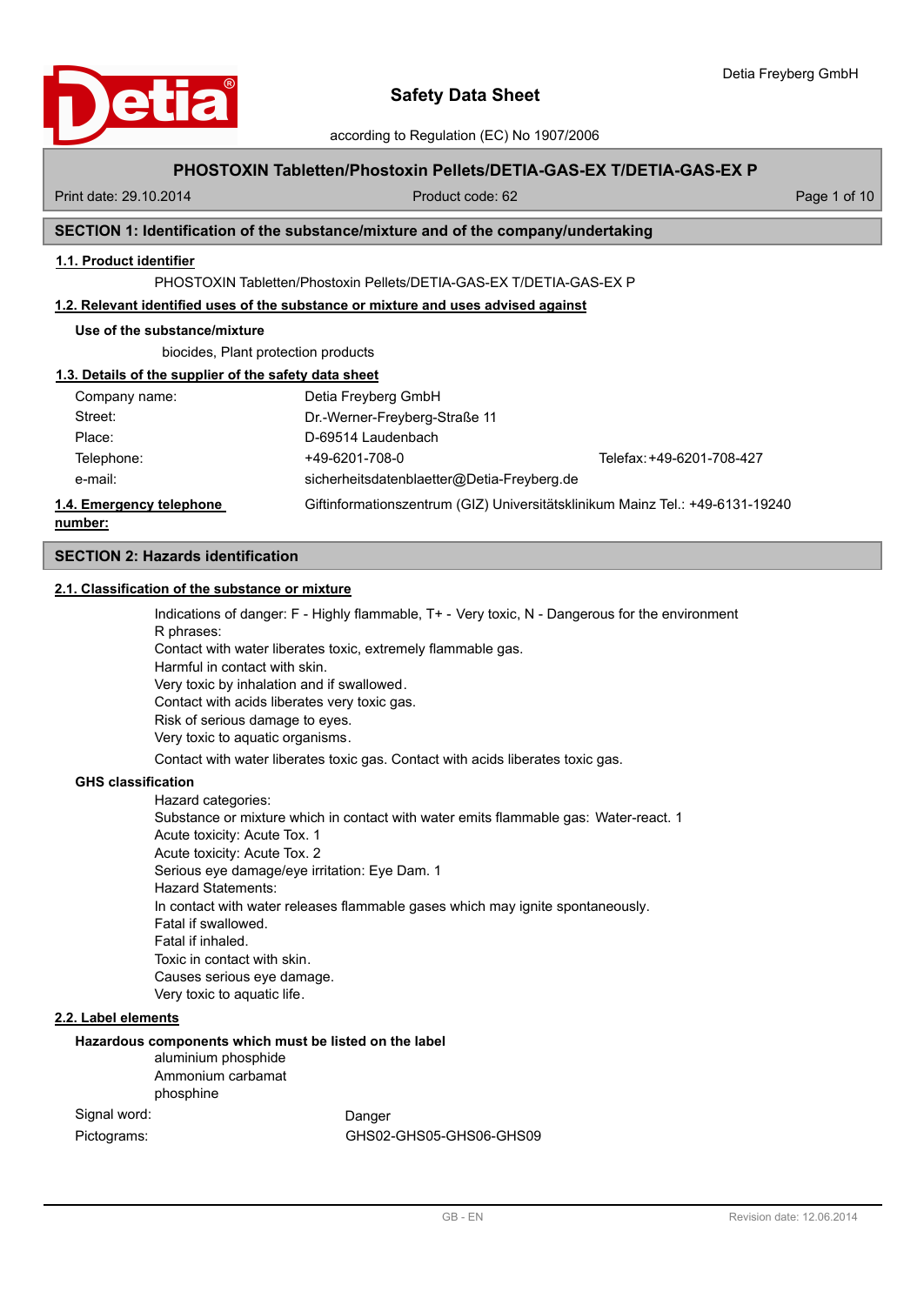



## **Additional advice on labelling**

After contact with skin, first remove product with a dry cloth and then wash the skin with plenty of water. The container must be opened outdoors and in dry conditions.

## **2.3. Other hazards**

Fatal if swallowed or if inhaled., Toxic in contact with skin., Very toxic to fish.

## **SECTION 3: Composition/information on ingredients**

## **3.2. Mixtures**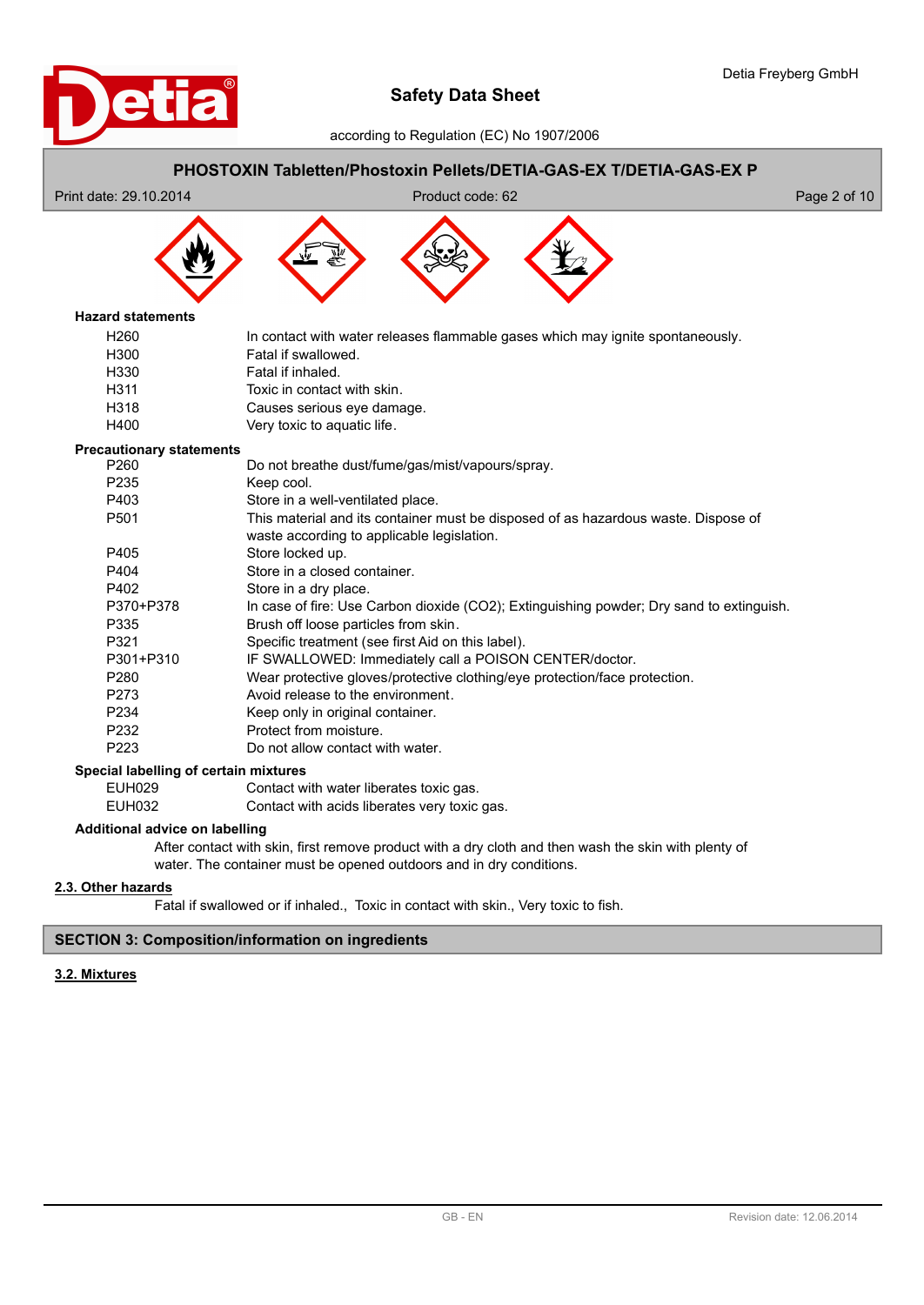

according to Regulation (EC) No 1907/2006

## **PHOSTOXIN Tabletten/Phostoxin Pellets/DETIA-GAS-EX T/DETIA-GAS-EX P**

Print date: 29.10.2014 Product code: 62 Page 3 of 10

### **Hazardous components**

| <b>EC No</b>      | Chemical name                                                                                                  | Quantity |
|-------------------|----------------------------------------------------------------------------------------------------------------|----------|
| ICAS No           | Classification                                                                                                 |          |
| Index No          | <b>GHS</b> classification                                                                                      |          |
| <b>IREACH No</b>  |                                                                                                                |          |
| 244-088-0         | aluminium phosphide                                                                                            | 56 %     |
| 20859-73-8        | F - Highly flammable, T+ - Very toxic, N - Dangerous for the environment<br>R15-28-29-32-50                    |          |
| 1015-004-00-8     | Water-react. 1, Acute Tox. 2, Aquatic Acute 1; H260 H300 H400                                                  |          |
| 214-185-2         | Ammonium carbamat                                                                                              | > 20%    |
| 1111-78-0         | Xn - Harmful, Xi - Irritant R22-38-41                                                                          |          |
|                   | Acute Tox. 4, Skin Irrit. 2, Eye Dam. 1; H302 H315 H318                                                        |          |
| 101-2119493982-22 |                                                                                                                |          |
| 232-260-8         | phosphine                                                                                                      | $-$ %    |
| 17803-51-2        | F+ - Extremely flammable, T+ - Very toxic, C - Corrosive, N - Dangerous for the<br>environment R12-17-26-34-50 |          |
| 015-181-00-1      | Flam. Gas 1, Acute Tox. 2, Skin Corr. 1B, Aquatic Acute 1: H220 H330 H314 H400                                 |          |

Full text of R and H phrases: see Section 16.

## **SECTION 4: First aid measures**

## **4.1. Description of first aid measures**

#### **General information**

First aider: Pay attention to self-protection! Move victim out of danger zone.Call a physician immediately. Remove contaminated clothing immediately and dispose off safely.

#### **After inhalation**

If experiencing respiratory symptoms: Call a doctor. Symptoms: Vomiting, Headache, Respiratory complaints, Dizziness. Remove victim to fresh air and keep at rest in a position comfortable for breathing. Provide fresh air. In case of breathing difficulties administer oxygen. No mouth-to-mouth or mouth-to-nose resuscitation. Use Ambu bag or ventilator. Call a physician immediately.If unconscious, call emergency physician. Special aids required for First Aid measures: have methyl prednisolon (application by physician) and products for acute treatment following exposition of smoke gas (eg a beclometasone (Ventolair®) spray) available.. Apply cortisone spray at early stage.

### **After contact with skin**

After contact with skin, first remove product with a dry cloth and then wash the skin with plenty of water. Change contaminated clothing. Medical treatment necessary.

### **After contact with eyes**

remove rests of preparation with fluff-free cloth; rinse with plenty of water and apply eye drops only after no more powdery residues are visible. Rinse immediately carefully and thoroughly with eye-bath or water.

#### **After ingestion**

Never give anything by mouth to an unconscious person or a person with cramps. Call a physician immediately.

### **4.2. Most important symptoms and effects, both acute and delayed**

Headache, dizziness, anxiety, difficulty breathing and nausea

## **4.3. Indication of any immediate medical attention and special treatment needed**

If unconscious place in recovery position and seek medical advice. First-aid measures: Methylprednisolon, Ventolair®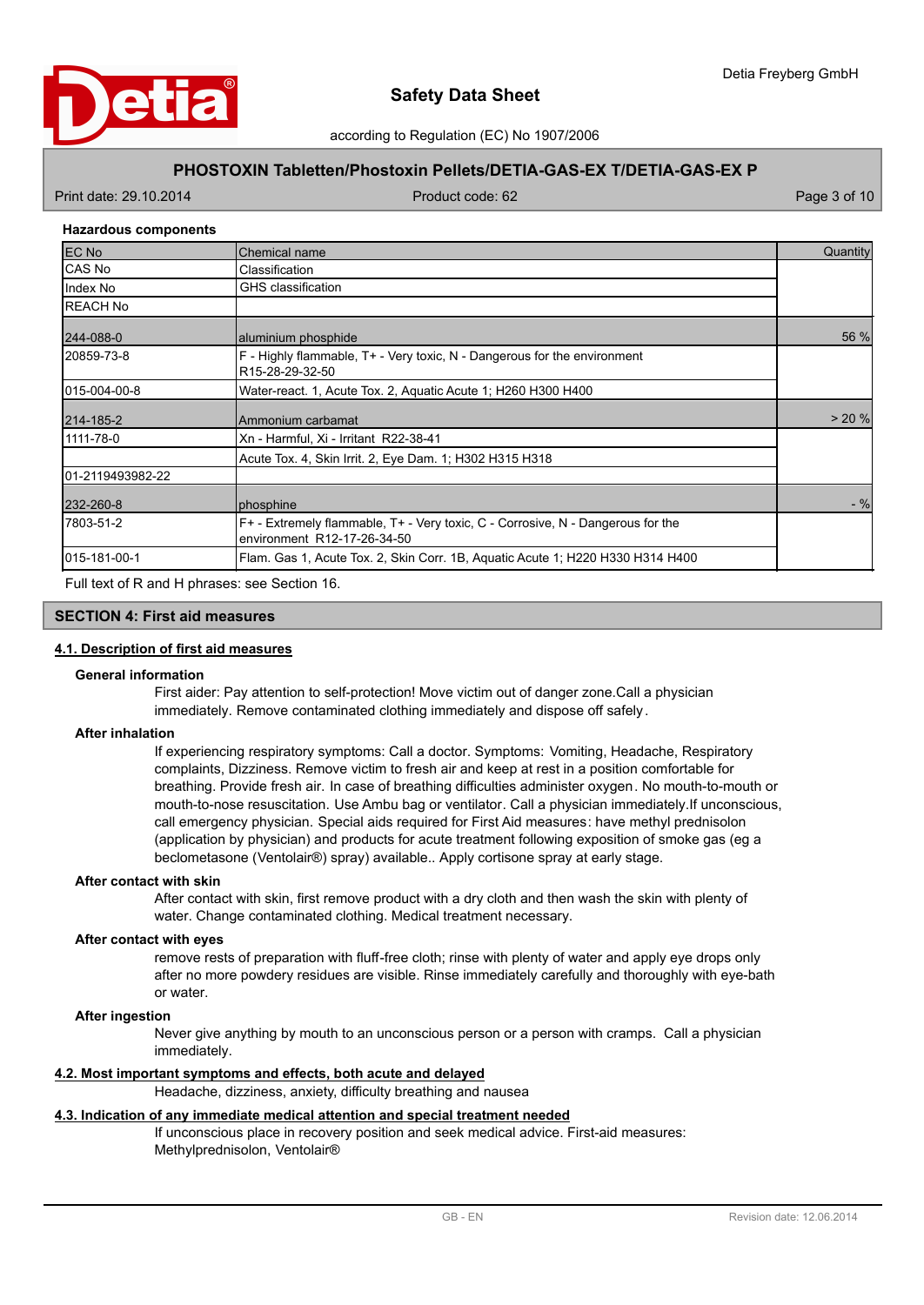

## **PHOSTOXIN Tabletten/Phostoxin Pellets/DETIA-GAS-EX T/DETIA-GAS-EX P**

Print date: 29.10.2014 Product code: 62 Page 4 of 10

## **SECTION 5: Firefighting measures**

## **5.1. Extinguishing media**

ABC powder. Dry sand. **Suitable extinguishing media**

## **Unsuitable extinguishing media**

Water. Foam.

## **5.2. Special hazards arising from the substance or mixture**

Combustible. Vapours may form explosive mixtures with air. Risk of selfignition.

## **5.3. Advice for firefighters**

Wear a self-contained breathing apparatus and chemical protective clothing. Full protective suit.

#### **Additional information**

Do not allow run-off from fire-fighting to enter drains or water courses. Never add water.

## **SECTION 6: Accidental release measures**

## **6.1. Personal precautions, protective equipment and emergency procedures**

immediately leave the danger zone Move victim out of danger zone. The danger areas must be delimited and identified using relevant warning and safety signs. Avoid contact with eyes.Wear a self-contained breathing apparatus and chemical protective clothing. Avoid contact with skin. Remove all sources of ignition. Provide adequate ventilation.

## **6.2. Environmental precautions**

 Do not allow to enter into surface water or drains. Do not empty into drains; dispose of this material and its container in a safe way. In case of gas escape or of entry into waterways, soil or drains, inform the responsible authorities. Cover drains.

#### **6.3. Methods and material for containment and cleaning up**

Take up carefully when dry. Treat the recovered material as prescribed in the section on waste disposal. Dispose contaminated material as waste according to item 13. Ensure adequate ventilation. Do not flush with water or aqueous cleaning agents. Use suitable containers for disposal. Avoid dust formation. This material and its container must be disposed of as hazardous waste.

#### **6.4. Reference to other sections**

8

### **SECTION 7: Handling and storage**

#### **7.1. Precautions for safe handling**

#### **Advice on safe handling**

Observe the Ordinance on Hazardous Substances (GefStoffV) and TRGS 500. These include general hygiene measures such as - Do not smoke, eat and eat in the working areas. - Wear protective gloves / protective clothing / eye protection. - Take contaminated clothing and protective equipment off before entering areas in which is eaten. - Avoid dust formation. If handled uncovered, arrangements with local exhaust ventilation have to be used. Do not breathe dust. Avoid contact with water. Never add water to this product.

#### **Advice on protection against fire and explosion**

Wear a self-contained breathing apparatus and chemical protective clothing. Keep away from sources of ignition. - No smoking. Keep away from: Water. Acid

## **Further information on handling**

Keep away from: Water Acid Humidity.

### **7.2. Conditions for safe storage, including any incompatibilities**

#### **Requirements for storage rooms and vessels**

Keep container dry. Keep container tightly closed. Keep locked up. Store in a place accessible by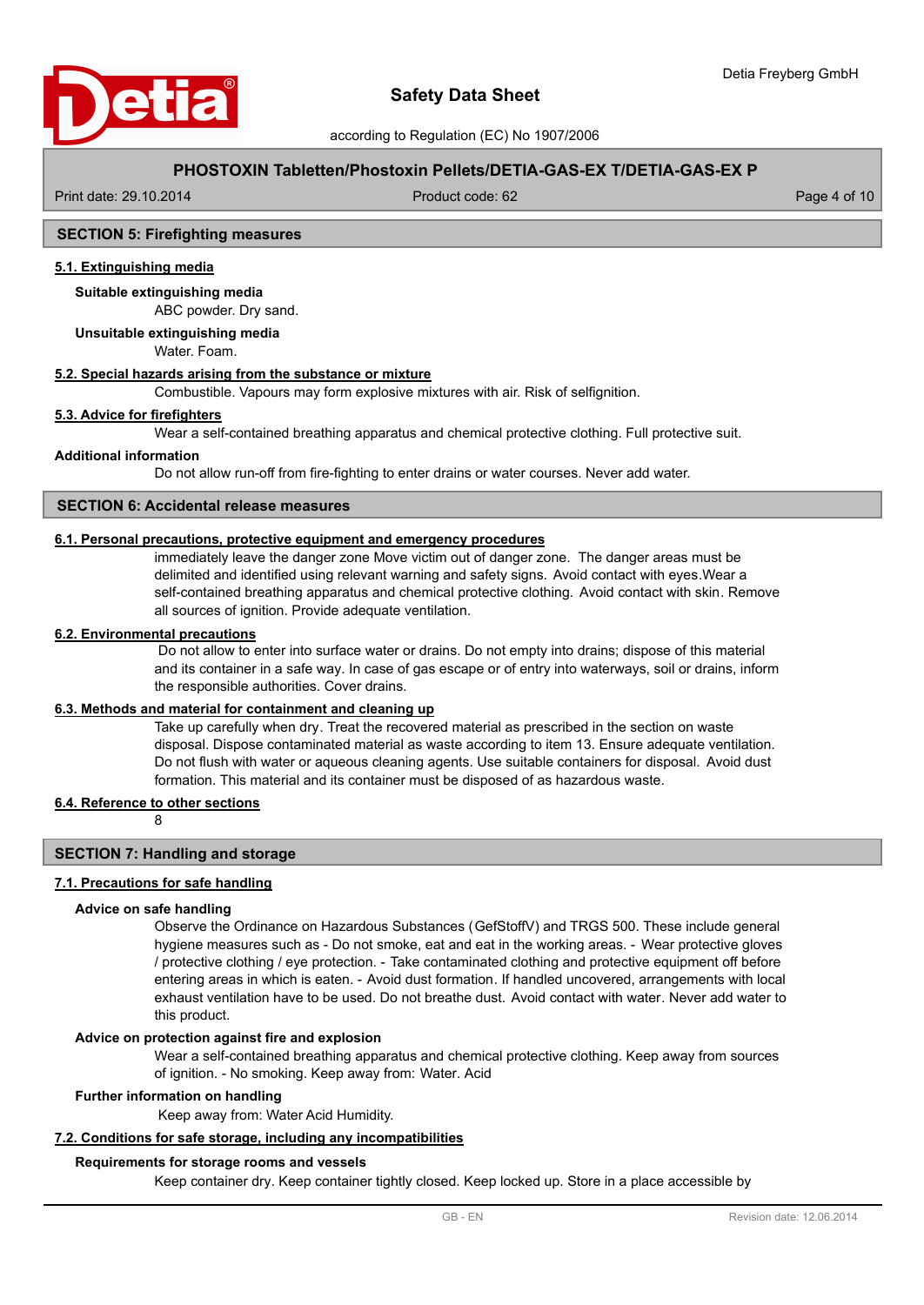

according to Regulation (EC) No 1907/2006

## **PHOSTOXIN Tabletten/Phostoxin Pellets/DETIA-GAS-EX T/DETIA-GAS-EX P**

Print date: 29.10.2014 Product code: 62 Page 5 of 10

authorized persons only. Keep container in a well-ventilated place. Keep only in the original container in a cool, well-ventilated place away from acids. Keep away from: Water.

## **Advice on storage compatibility**

Do not store together with: Acid. Water

#### **Further information on storage conditions**

Keep locked up and out of the reach of children.

## **7.3. Specific end use(s)**

Plant protection products, biocides ; TRGS 512

#### **SECTION 8: Exposure controls/personal protection**

#### **8.1. Control parameters**

#### **Exposure limits (EH40)**

| CAS No | Substance           | ppm  | mg/m <sup>3</sup> | fibres/ml | Category      | Origin |
|--------|---------------------|------|-------------------|-----------|---------------|--------|
|        | 7803-51-2 Phosphine | 0.1I | 0.14              |           | TWA (8 h)     | WEL    |
|        |                     | 0.21 | 0.28              |           | STEL (15 min) | WEL    |

#### **Additional advice on limit values**

Odour threshold for hydrogen phosphide: 0.02 up to 3 ppm, depending on the sensitivity 1b) Apply to TRGS 402

#### **8.2. Exposure controls**

#### **Appropriate engineering controls**

If handled uncovered, arrangements with local exhaust ventilation have to be used. Do not breathe dust.

#### **Protective and hygiene measures**

Remove contaminated, saturated clothing immediately. Protect skin by using skin protective cream. After work, wash hands and face. When using do not eat or drink.

#### **Eye/face protection**

wear safety goggles according to EN 166:2001.

#### **Hand protection**

suitable gloves for example Nitril or Latex gloves (AQL: 1.5) tested according to EN- 374-2 and EN374- 3

#### **Skin protection**

suitable protective clothing according to BGR 189 (ATL: "Rules for the use of protective clothing")

## **Respiratory protection**

respiratory equipment according to DIN EN 141, Type B, code colour grey

### **Environmental exposure controls**

6, 7

# **SECTION 9: Physical and chemical properties**

## **9.1. Information on basic physical and chemical properties**

| Physical state: | solid. developed with humidity, gaseous phosphine |
|-----------------|---------------------------------------------------|
| Colour:         | grev                                              |
| Odour:          | garlic-like                                       |

**Test method**

pH-Value: Test not required.

## **Changes in the physical state**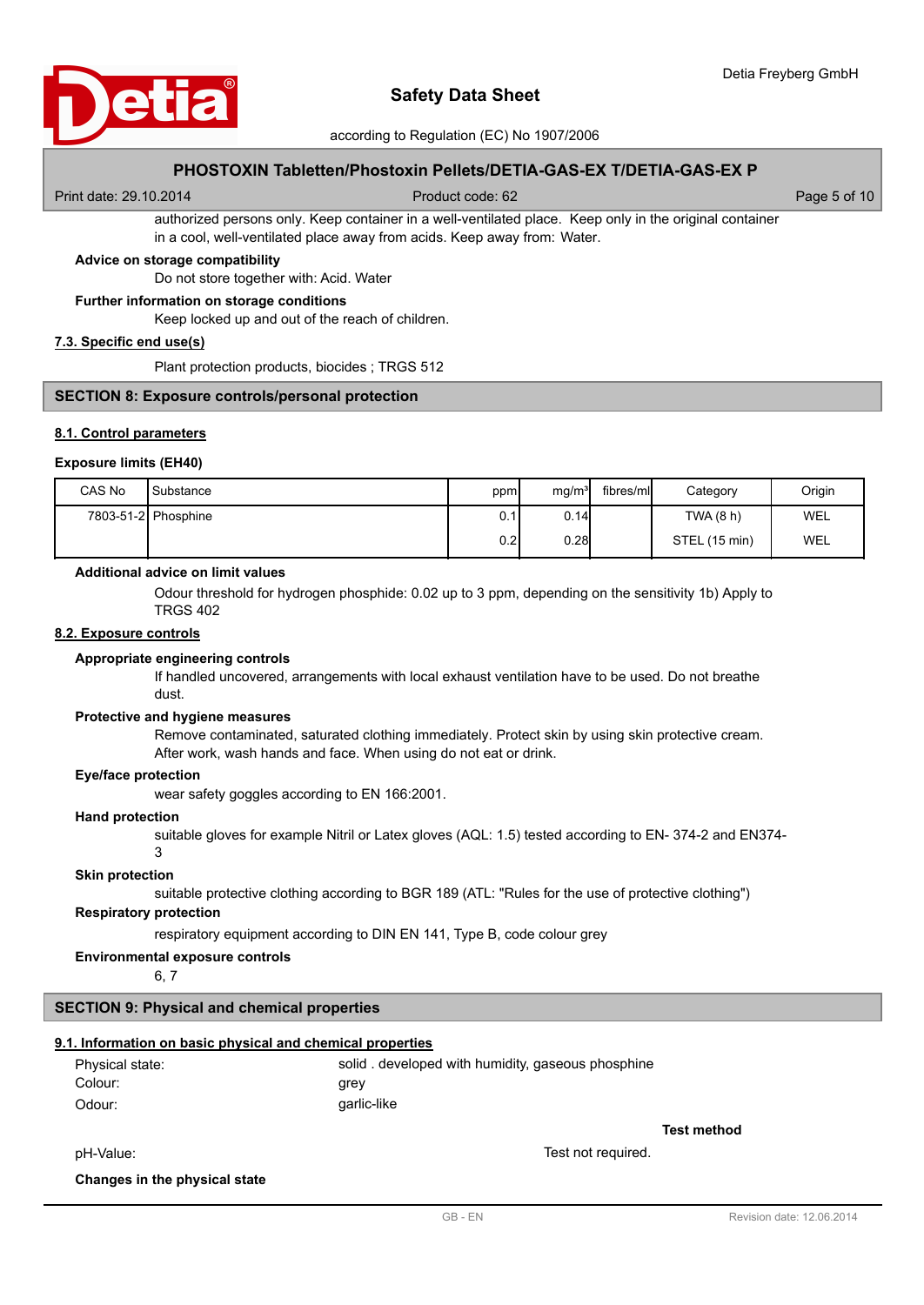

# **PHOSTOXIN Tabletten/Phostoxin Pellets/DETIA-GAS-EX T/DETIA-GAS-EX P**

| Print date: 29.10.2014                                            | Product code: 62                   | Page 6 of 10 |
|-------------------------------------------------------------------|------------------------------------|--------------|
| Melting point:                                                    | $>$ 500 °C                         |              |
| Initial boiling point and boiling range:                          | Test not required.                 |              |
| Sublimation point:                                                | Test not required.                 |              |
| Softening point:                                                  | No data available                  |              |
|                                                                   | No data available                  |              |
| <b>Flammability</b>                                               |                                    |              |
| Solid:                                                            | No data available                  |              |
| Gas:                                                              | No data available                  |              |
| <b>Explosive properties</b><br>This information is not available. |                                    |              |
| Lower explosion limits:                                           | 1,8                                |              |
| Upper explosion limits:                                           | This information is not available. |              |
| Ignition temperature:                                             | This information is not available. |              |
| <b>Auto-ignition temperature</b>                                  |                                    |              |
| Solid:                                                            | This information is not available. |              |
| Gas:                                                              | This information is not available. |              |
| Vapour pressure:                                                  | 34,6 hPa                           |              |
| Density:                                                          | 2,0147 g/cm <sup>3</sup>           |              |
| Viscosity / dynamic:                                              | not applicable                     |              |
| Viscosity / kinematic:                                            | not applicable                     |              |
| Flow time:                                                        | not applicable                     |              |
| Vapour density:                                                   | not applicable                     |              |
| Solvent separation test:                                          | This information is not available. |              |
| 9.2. Other information                                            |                                    |              |

No data available

# **SECTION 10: Stability and reactivity**

### **10.1. Reactivity**

In contact with water, a toxic and extremely flammable gas is developed. In contact with acids, a very toxic gas is developed.

## **10.2. Chemical stability**

Handle under inert gas.

#### **10.3. Possibility of hazardous reactions**

Contact with acids liberates very toxic gas. Contact with water liberates toxic gas.Do not allow uncontrolled discharge of product into the environment.

## **10.4. Conditions to avoid**

see section 7

# **10.5. Incompatible materials**

Protect against: moisture. Never add water to this product. Keep away from: Material, rich in oxygen, oxidizing. Keep away from: acid. Reacts violently with water, liberating extremely flammable gases. Contact with acids liberates toxic gas.

### **10.6. Hazardous decomposition products**

Phosphorus hydride, phosphorus pentoxide, phosphoric acid, see also section 5.3

## **SECTION 11: Toxicological information**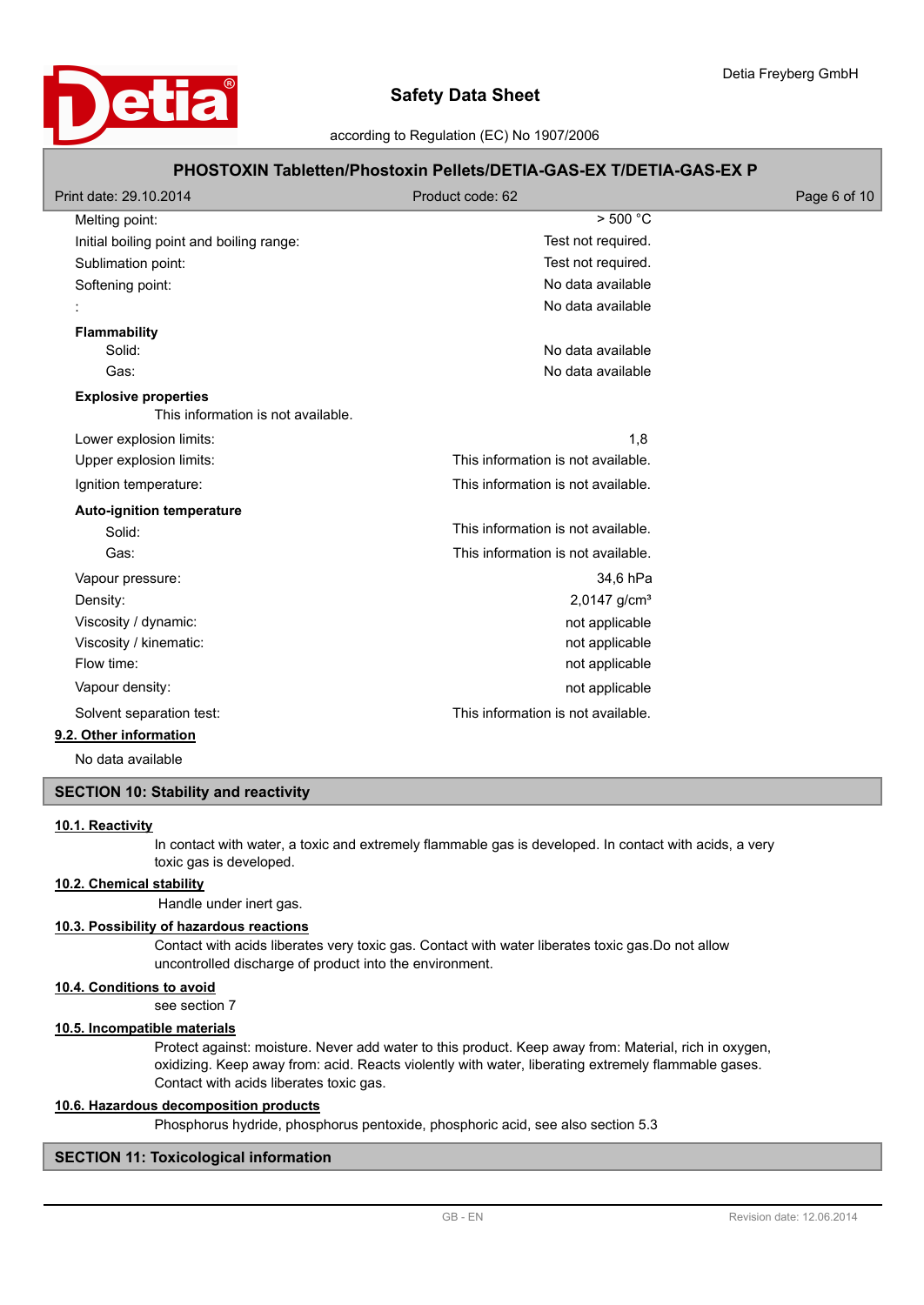

## **PHOSTOXIN Tabletten/Phostoxin Pellets/DETIA-GAS-EX T/DETIA-GAS-EX P**

Print date: 29.10.2014 Product code: 62 Page 7 of 10

## **11.1. Information on toxicological effects**

### **Acute toxicity**

Very toxic. Acute toxicity, oral. Acute toxicity, inhalant. Acute toxicity, dermal.

| CAS No     | Chemical name       |                      |             |         |        |
|------------|---------------------|----------------------|-------------|---------|--------|
|            | Exposure routes     | Method               | Dose        | Species | Source |
| 20859-73-8 | aluminium phosphide |                      |             |         |        |
|            | oral                | <b>ATE</b>           | 5 mg/kg     |         |        |
| 1111-78-0  | IAmmonium carbamat  |                      |             |         |        |
|            | loral               | <b>LD50</b><br>mg/kg | >681-<1470  | Ratte   |        |
| 7803-51-2  | phosphine           |                      |             |         |        |
|            | inhalative vapour   | <b>ATE</b>           | $0,5$ mg/l  |         |        |
|            | inhalative aerosol  | <b>ATE</b>           | $0,05$ mg/l |         |        |
|            |                     |                      |             |         |        |

## **Irritation and corrosivity**

-

Irritating to eyes.

#### **Sensitising effects**

no danger of sensitization.

#### **Severe effects after repeated or prolonged exposure**

#### **Carcinogenic/mutagenic/toxic effects for reproduction**

No indications of human germ cell mutagenicity exist. No indications of human reproductive toxicity exist. Longterm experiments do not indicate carcinogenic effects.

## **Specific effects in experiment on an animal**

Very toxic by inhalation, in contact with skin and if swallowed.

## **Additional information on tests**

The classification was carried out according to the calculation method of the Preparations Directive (1999/45/EC).

# **Practical experience**

### **Observations relevant to classification**

Contact with acids liberates very toxic gas. Contact with water liberates toxic, extremely flammable gas.

#### **SECTION 12: Ecological information**

## **12.1. Toxicity**

Very toxic to aquatic life.

## **12.2. Persistence and degradability**

Decomposes in contact with water.

#### **12.3. Bioaccumulative potential**

No indication of bioaccumulation potential.

#### **12.4. Mobility in soil**

The product decomposes spontaneously in water. Ecological information therefore only describes the effects of the decomposition products.

#### **12.5. Results of PBT and vPvB assessment**

This substance does not meet the PBT/vPvB criteria of REACH, annex XIII.

### **12.6. Other adverse effects**

Effects on soil microorganisms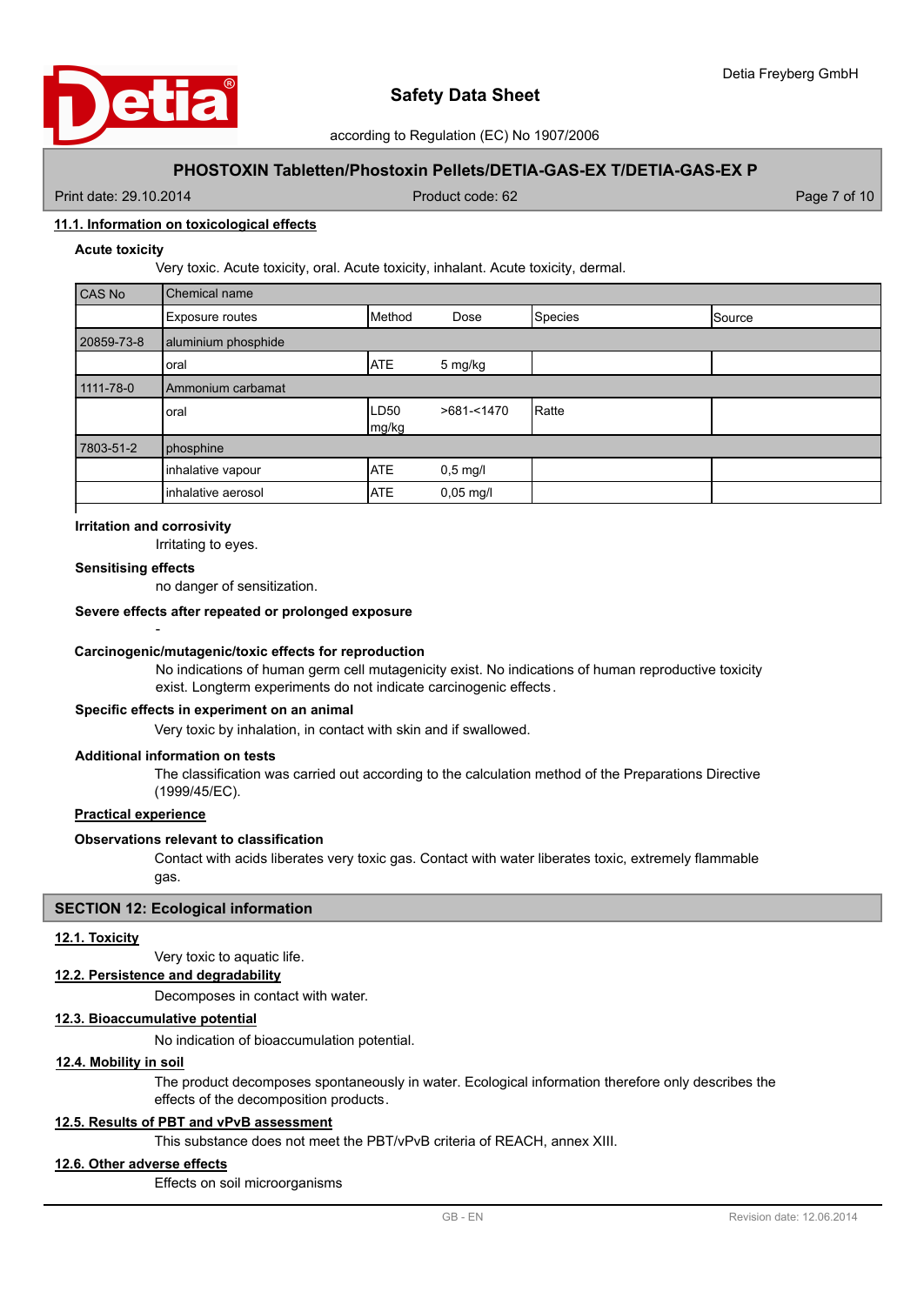

according to Regulation (EC) No 1907/2006

## **PHOSTOXIN Tabletten/Phostoxin Pellets/DETIA-GAS-EX T/DETIA-GAS-EX P**

Print date: 29.10.2014 Product code: 62 Page 8 of 10

### **Further information**

Do not allow to enter into surface water or drains. The classification was carried out according to the calculation method of the Preparations Directive (1999/45/EC).

## **SECTION 13: Disposal considerations**

## **13.1. Waste treatment methods**

#### **Advice on disposal**

Do not allow to enter into surface water or drains. Dispose of waste according to applicable legislation.

#### **Waste disposal number of waste from residues/unused products**

061301 WASTES FROM INORGANIC CHEMICAL PROCESSES; wastes from inorganic chemical processes not otherwise specified; inorganic plant protection products, wood-preserving agents and other biocides.

Classified as hazardous waste.

#### **Waste disposal number of contaminated packaging**

WASTES FROM INORGANIC CHEMICAL PROCESSES; wastes from the MFSU of salts and their solutions and metallic oxides; metallic oxides other than those mentioned in 06 03 15 060316

#### **Contaminated packaging**

Avoid contact with water. Dispose of waste according to applicable legislation.

## **SECTION 14: Transport information**

### **Land transport (ADR/RID)**

| 14.1. UN number:                              | <b>UN1397</b>                                                                        |
|-----------------------------------------------|--------------------------------------------------------------------------------------|
| 14.2. UN proper shipping name:                | ALUMINIUM PHOSPHIDE                                                                  |
| 14.3. Transport hazard class(es):             | $4.3 + 6.1$                                                                          |
| 14.4. Packing group:                          |                                                                                      |
| Hazard label:                                 | $4.3 + 6.1$                                                                          |
|                                               |                                                                                      |
| Classification code:                          | WT <sub>2</sub>                                                                      |
| <b>Special Provisions:</b>                    | 507                                                                                  |
| Limited quantity:                             | 0                                                                                    |
| Transport category:                           | 1                                                                                    |
| Tunnel restriction code:                      | F                                                                                    |
| Other applicable information (land transport) | Limited quantity: E0. Mailing: not allowed. Warning board: starting 20 kg net weight |
| Inland waterways transport (ADN)              |                                                                                      |
| 14.1. UN number:                              | <b>UN1397</b>                                                                        |
| 14.2. UN proper shipping name:                | ALUMINIUM PHOSPHIDE                                                                  |
| 14.3. Transport hazard class(es):             | $4.3 + 6.1$                                                                          |
| 14.4. Packing group:                          |                                                                                      |
| Hazard label:                                 | $4.3 + 6.1$                                                                          |
|                                               | طعنكه                                                                                |
| Classification code:                          | WT <sub>2</sub>                                                                      |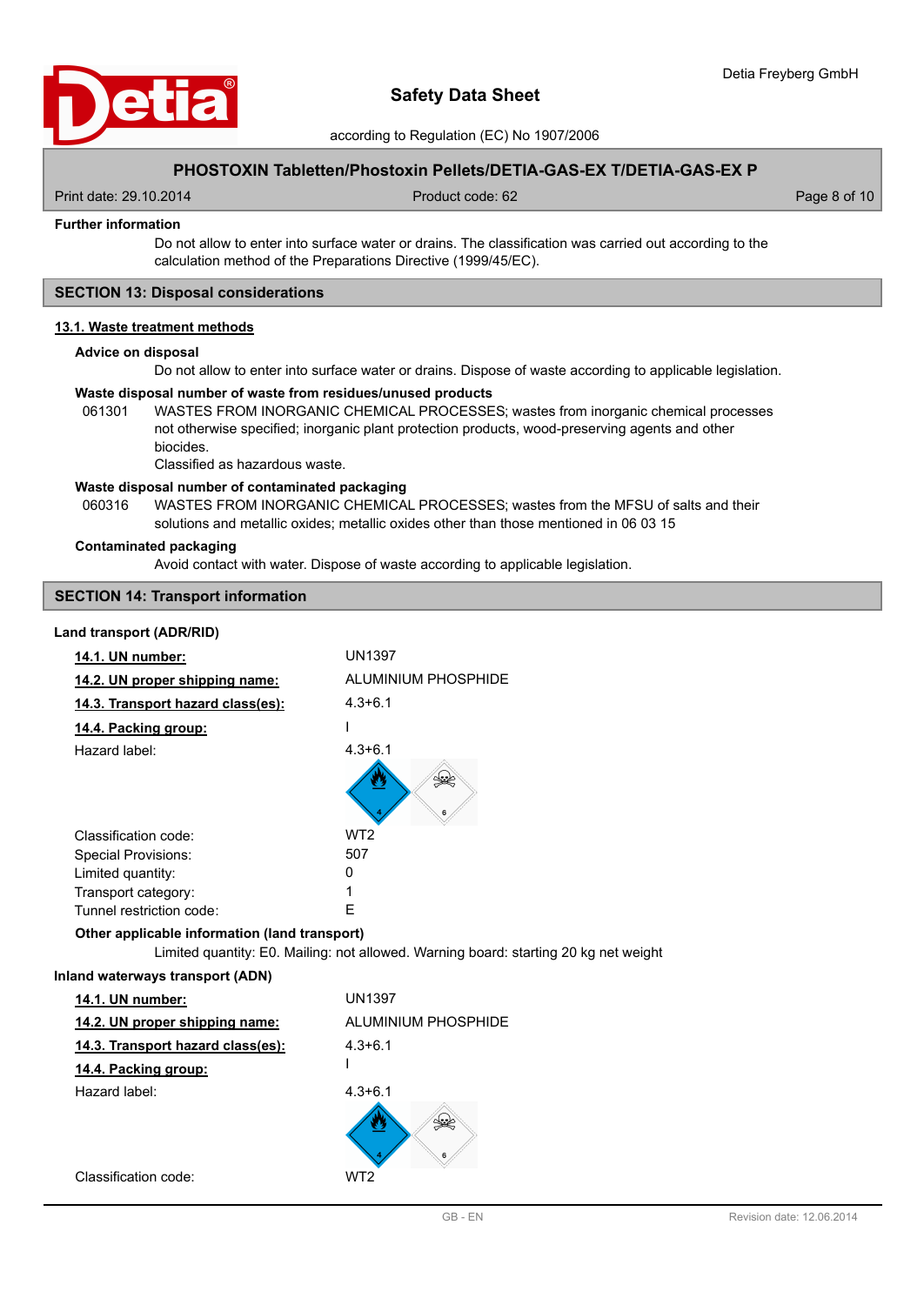

# according to Regulation (EC) No 1907/2006

|                                                                                                                                                |                            | PHOSTOXIN Tabletten/Phostoxin Pellets/DETIA-GAS-EX T/DETIA-GAS-EX P |              |
|------------------------------------------------------------------------------------------------------------------------------------------------|----------------------------|---------------------------------------------------------------------|--------------|
| Print date: 29.10.2014                                                                                                                         | Product code: 62           |                                                                     | Page 9 of 10 |
| <b>Special Provisions:</b><br>Limited quantity:                                                                                                | 507 802<br>0               |                                                                     |              |
| Other applicable information (inland waterways transport)<br>Limited quantity: E0                                                              |                            |                                                                     |              |
| <b>Marine transport (IMDG)</b>                                                                                                                 |                            |                                                                     |              |
| 14.1. UN number:                                                                                                                               | <b>UN1397</b>              |                                                                     |              |
| 14.2. UN proper shipping name:                                                                                                                 | <b>ALUMINIUM PHOSPHIDE</b> |                                                                     |              |
| 14.3. Transport hazard class(es):                                                                                                              | $4.3 + 6.1$                |                                                                     |              |
| 14.4. Packing group:                                                                                                                           | $\mathbf{I}$               |                                                                     |              |
| Hazard label:                                                                                                                                  | $4.3 + 6.1$                |                                                                     |              |
|                                                                                                                                                | $\mathbb{R}$               |                                                                     |              |
| <b>Special Provisions:</b>                                                                                                                     |                            |                                                                     |              |
| Limited quantity:<br>EmS:                                                                                                                      | 0<br>F-G, S-N              |                                                                     |              |
| Segregation group:                                                                                                                             | chlorites                  |                                                                     |              |
| Other applicable information (marine transport)<br>Limited quantity: E0                                                                        |                            |                                                                     |              |
| Air transport (ICAO)                                                                                                                           |                            |                                                                     |              |
| 14.1. UN number:                                                                                                                               | <b>UN1397</b>              |                                                                     |              |
| 14.2. UN proper shipping name:                                                                                                                 | <b>ALUMINIUM PHOSPHIDE</b> |                                                                     |              |
| 14.3. Transport hazard class(es):                                                                                                              | $4.3 + 6.1$                |                                                                     |              |
| 14.4. Packing group:                                                                                                                           | $\mathbf{I}$               |                                                                     |              |
| Hazard label:                                                                                                                                  | $4.3 + 6.1$                |                                                                     |              |
| Limited quantity Passenger:                                                                                                                    | Forbidden                  |                                                                     |              |
| IATA-packing instructions - Passenger:<br>IATA-max. quantity - Passenger:<br>IATA-packing instructions - Cargo:<br>IATA-max. quantity - Cargo: |                            | Forbidden<br>Forbidden<br>487<br>15 kg                              |              |
| Other applicable information (air transport)<br>Limited quantity: E0<br>: Forbidden<br>Cargo Aircraft only                                     |                            |                                                                     |              |
| 14.5. Environmental hazards                                                                                                                    |                            |                                                                     |              |
| ENVIRONMENTALLY HAZARDOUS:                                                                                                                     | yes                        |                                                                     |              |

## **14.6. Special precautions for user**

Keep away from food, drink and animal feeding stuffs. Avoid contact with water.

## **14.7. Transport in bulk according to Annex II of MARPOL73/78 and the IBC Code**

not applicable